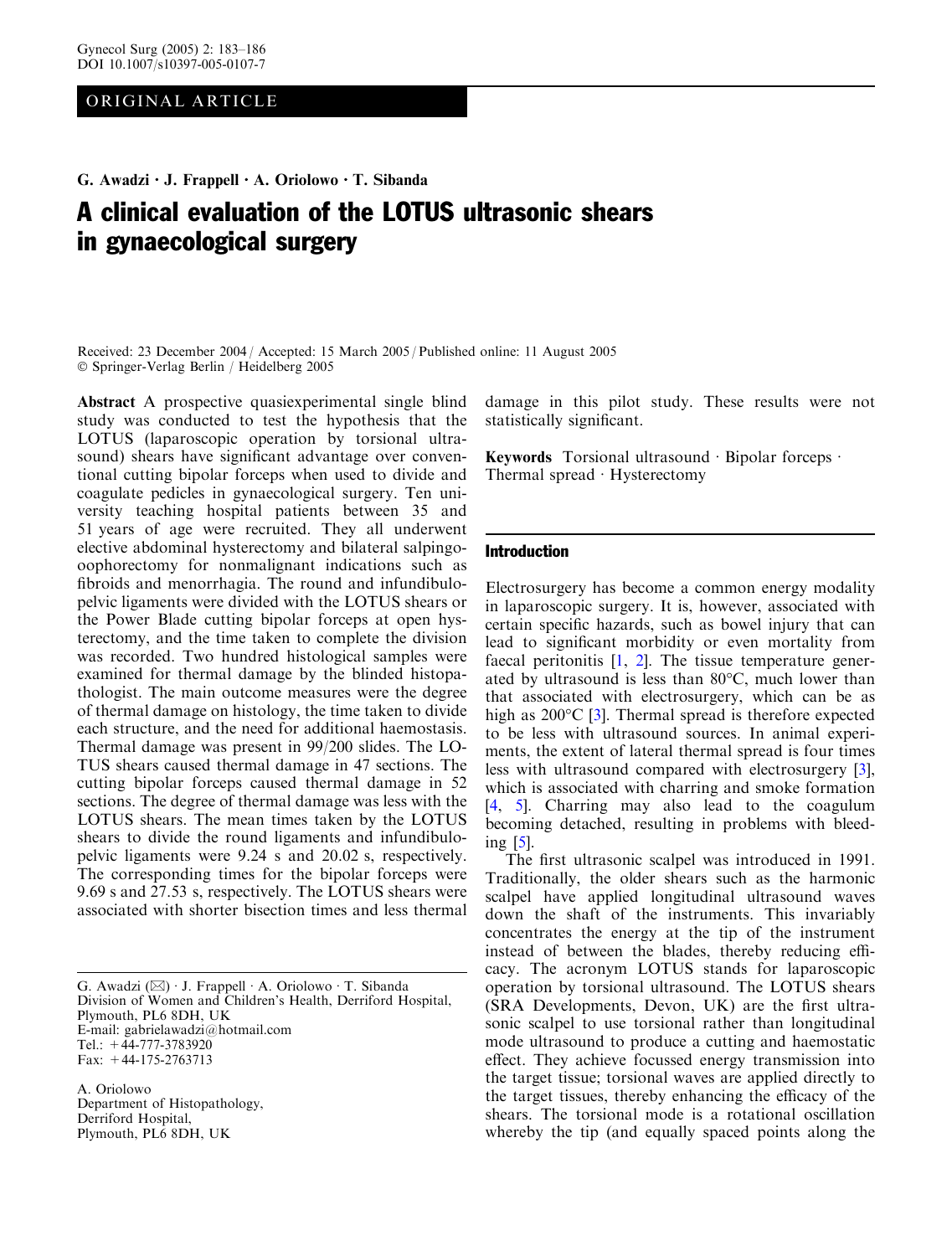waveguide) vibrates back and forth in a short arc around the waveguide axis. It is generated by applying a harmonic torque about the proximal end of the waveguide axis. The unique blade comprises two grooves side by side in the edge of the waveguide, at the distal end. The sides of the grooves are in fact planar, near-radial facets that lie normal to the direction of torsional vibration. Any tissue contacting these facets experiences a direct mechanical force. The waves cause denaturation of proteins by the breakage of hydrogen bonds in tissue, cutting and coagulating them with maximum efficiency.

The Power Blade cutting bipolar diathermy forceps (Mantis Surgical, Hampshire, UK) has a retractable blade, which is activated to divide pedicles following initial coagulation. Both the LOTUS shears and the cutting bipolar forceps have been in regular use in our institution for several years. We have on occasion used both instruments in the same patient during operative laparoscopy. Our impression was that the LOTUS shears appear to have an edge over the bipolar forceps. To date, there has been no published data of in vivo human studies directly comparing the efficacy of bipolar diathermy energy and ultrasonic energy as well as the spread of thermal injury on identical structures.

## Materials and methods

Ten women between 35 and 51 years of age were recruited. They all underwent elective abdominal hysterectomy and bilateral salpingo-oophorectomy for nonmalignant indications such as fibroids and menorrhagia.

At open surgery, the left or right round ligaments and infundibulopelvic ligaments were divided by one or the other instrument selected by a randomisation envelope. All the trial procedures were performed by a single surgeon (G.A.), after which the rest of the hysterectomy was performed in the standard way for the lead surgeon. The LOTUS shears were applied across each pedicle in turn, and the power activated until complete division took place. The pedicles were then secured with sutures as normal. The corresponding structures on the contralateral sides were then divided using the cutting bipolar forceps. The pedicle was grasped between the forceps blades, power was applied until coagulation took place, and then the blade was activated to complete the division. The time taken to divide each structure was noted using a stopwatch. The standard power setting for the bipolar forceps was 40 W. With the LOTUS shears, the standard power setting (35 W) was used to divide the infundibulopelvic ligaments, and the high power setting (50 W) was used for the round ligaments. The excised structures were sent dry to the blinded histopathologist (A.O.). Serial sections were taken at 2, 4, 6, 8, and 10 mm from the point of application of each instrument on each struc-

ture and examined under a light microscope for thermal damage. The data collected were entered into an Excel spreadsheet for analysis.

# LOTUS trial results

Results regarding operating times and thermal damage are shown below.

### Operating times (seconds)

| ligament           |                 |      |      | No. Mean Median Range | $p$ -v-value<br>(Wilcoxon signed<br>rank test) |
|--------------------|-----------------|------|------|-----------------------|------------------------------------------------|
| LOTUS <b>LOTUS</b> | 10              | 9.24 | 6.71 | $5.22 - 29.65$ 0.1688 |                                                |
| <b>TRIPOL</b>      | $\overline{10}$ | 9.69 | 9.13 | 5.78-17.09            |                                                |

| Infundibulo No. Mean Median Range<br>pelvic<br>ligament |          |                     |      |                                       | <i>p</i> -value<br>(Wilcoxon signed<br>rank test) |
|---------------------------------------------------------|----------|---------------------|------|---------------------------------------|---------------------------------------------------|
| <b>LOTUS</b><br><b>TRIPOL</b>                           | 10<br>10 | 20.02 17.5<br>27.53 | 29.2 | $6.62 - 41.47$ 0.1688<br>4.75 - 54.35 |                                                   |

Thermal damage

| Round ligament                                                                        |                | $2 \text{ mm}$                   | $6 \text{ mm}$                 |                                    |                 |                   |                |
|---------------------------------------------------------------------------------------|----------------|----------------------------------|--------------------------------|------------------------------------|-----------------|-------------------|----------------|
| LOTUS (mean, SD)<br>TRIPOL (mean, SD)<br><i>p</i> -values (Wilcoxon signed rank test) |                | 12.9(4.4)<br>14.4(2.8)<br>0.5319 | 1.6(1.8)<br>1.8(2.3)<br>0.9178 |                                    |                 |                   |                |
|                                                                                       |                |                                  |                                |                                    |                 |                   |                |
| Infundibulopelvic ligament                                                            |                | $2 \text{ mm}$                   |                                | $6 \text{ mm}$                     |                 |                   |                |
| LOTUS (mean, SD)<br>TRIPOL (mean, SD)<br><i>p</i> -values (Wilcoxon signed rank test) |                |                                  |                                | 10.2(4.66)<br>12.8(5.27)<br>0.2802 |                 | 4(5.56)<br>0.4105 | 2.2(3.19)      |
|                                                                                       |                |                                  |                                |                                    |                 |                   |                |
| Round ligament                                                                        | $2 \text{ mm}$ |                                  | $6 \text{ mm}$                 |                                    |                 | $10 \text{ mm}$   |                |
| Thermal damage                                                                        | Yes            | No                               | Yes                            | No                                 |                 | Yes               | N <sub>0</sub> |
| LOTUS<br>TRIPOL                                                                       | 10<br>10       | $\theta$<br>$\theta$             | 5<br>5                         | 5<br>$\overline{5}$                |                 | 0<br>0            | 10<br>10       |
|                                                                                       |                |                                  |                                |                                    |                 |                   |                |
| Infundibulopelvic ligament                                                            | 2 mm           |                                  | $6 \text{ mm}$                 |                                    | $10 \text{ mm}$ |                   |                |
| Thermal damage                                                                        |                | Yes                              | No                             | Yes                                | No              | Yes               | No             |
|                                                                                       |                |                                  |                                |                                    |                 |                   |                |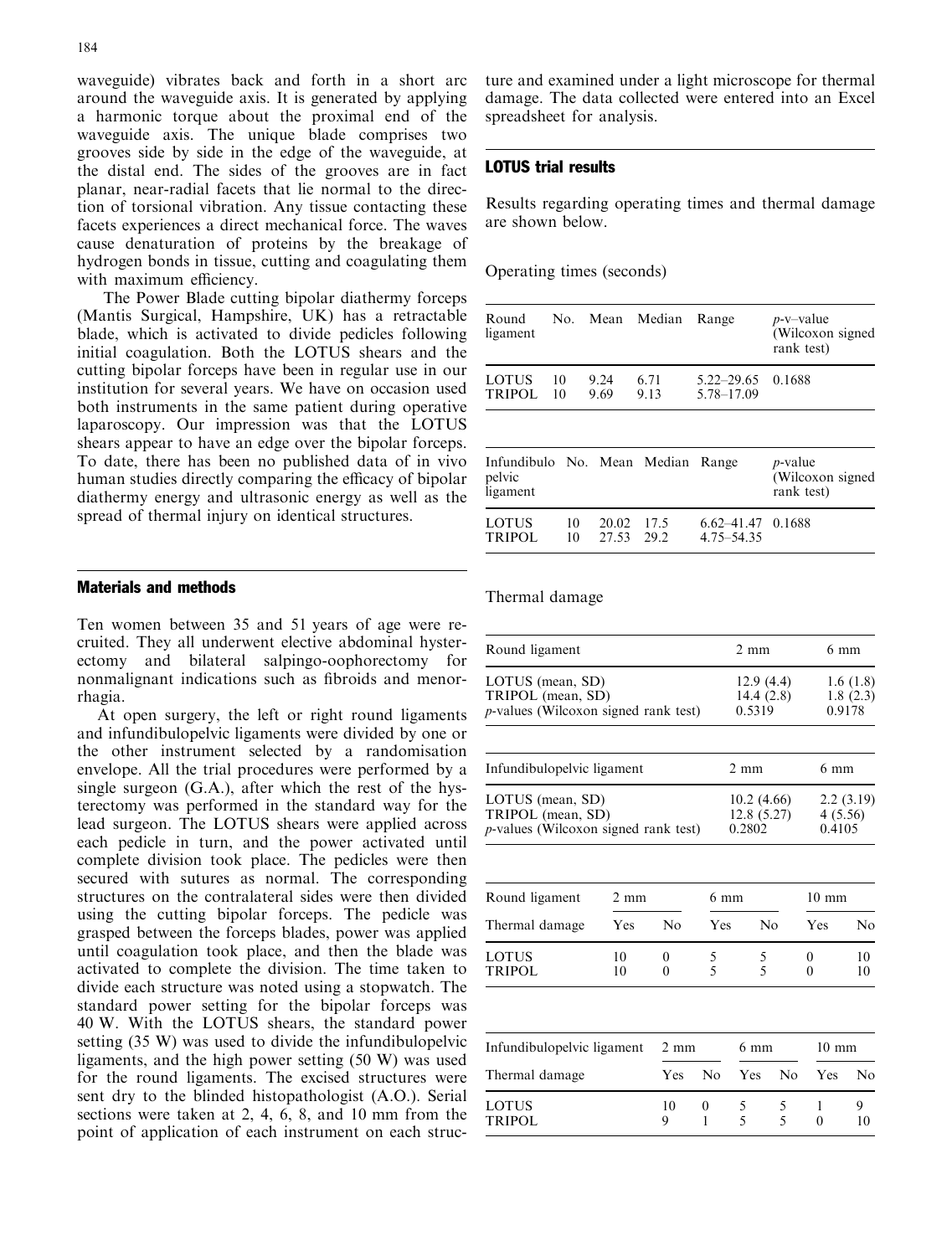Both instruments were equally effective in securing haemostasis in all the pedicles.

## **Discussion**

In total there were 200 histological slides from the serial sections. Thermal damage was defined by the presence of all of the following: coagulation necrosis of collagen, smudging of collagen/muscle nuclei, fat necrosis, and fibrillation/fragmentation of collagen. A formula was devised to grade the severity:

Degree of damage  $(D) = I \times A$ 

where  $I$  is the intensity and  $\Lambda$  is the area.

The magnification settings on the light microscope were as shown below.

| Intensity of damage (I)                                                                     | Area of damage $(A)$                                                               |  |  |  |
|---------------------------------------------------------------------------------------------|------------------------------------------------------------------------------------|--|--|--|
| $4 + LP (x4)$<br>$3+$ MP ( $\times$ 10)<br>$2+$ MP ( $\times$ 20)<br>$1+$ HP ( $\times$ 40) | $\geq$ 4 10 mpf ( $\times$ 10)<br>3 5–10 mpf $(x10)$<br>$2 < 5$ mpf ( $\times$ 10) |  |  |  |

Thermal damage was maximal at 2 mm for both instruments. At 6 mm, the degree of damage was significantly less for both instruments. In the bipolar slides, there was extensive coagulation necrosis and fragmentation of collagen fibres as well as smudging of the nuclei, as shown in Fig. 1. The degree of thermal damage was less with the LOTUS shears, as seen in Fig. 2. No thermal damage was seen at 10 mm in any slide but one (LOTUS). This may have resulted from a double attempt to divide a large infundibulopelvic ligament in a patient with a 20-weeks'-sized fibroid uterus. It is noteworthy that the standard power setting was used for the infundibulopelvic ligament when the LOTUS shears were used to divide these structures. We chose the lower power setting because our previous experience had shown that the high power setting was associated with less effective haemostasis.

#### **Conclusion**

Both instruments were equally effective in securing haemostasis. The LOTUS shears were associated with shorter bisection times and less thermal damage at 2 and 6 mm on histological sections. Although the differences were not statistically significant in this pilot study of only 10 patients, they do mirror findings in animal studies [\[4](#page-3-0)] and also support the subjective impression that LOTUS shears are safer than diathermy, particularly when working around delicate structures such as bowel and ureters. In addition, the study has provided information (Table 1) that would be required to make a helpful statistical sample size calculation for a larger trial.



Fig. 1 Section of round ligament cut at 2 mm with Power Blade cutting bipolar forceps. There is marked coagulation necrosis and fragmentation of collagen fibres and smudging of nuclei



Fig. 2 Section of round ligament cut at 2 mm cut with LOTUS shears, showing only mild coagulation necrosis and smudging of collagen fibre nuclei

|  |  |  |  |  | <b>Table 1</b> Sample size calculation for a large trial (RL round ligament, <i>IPL</i> infundibulopelvic ligament) |  |  |  |
|--|--|--|--|--|---------------------------------------------------------------------------------------------------------------------|--|--|--|
|--|--|--|--|--|---------------------------------------------------------------------------------------------------------------------|--|--|--|

|                          | Delta | Sigma | Sample size | $+5\%$ inflation |
|--------------------------|-------|-------|-------------|------------------|
| Times (s): IP ligament   |       | 15.3  |             |                  |
| RL thermal damage: 2 mm  |       | 6.2   | 136         | 143              |
| RL thermal damage: 6 mm  |       | 3.8   | 2835        | 2977             |
| IPL thermal damage: 2 mm | 2.6   | 7.6   | 69          |                  |
| IPL thermal damage: 6 mm |       | 0.1   | 92          |                  |

Sample size calculation: alpha =  $0.05$  (5%); power 80%; delta = difference in group means; sigma = standard deviation of difference in the response of matched pairs